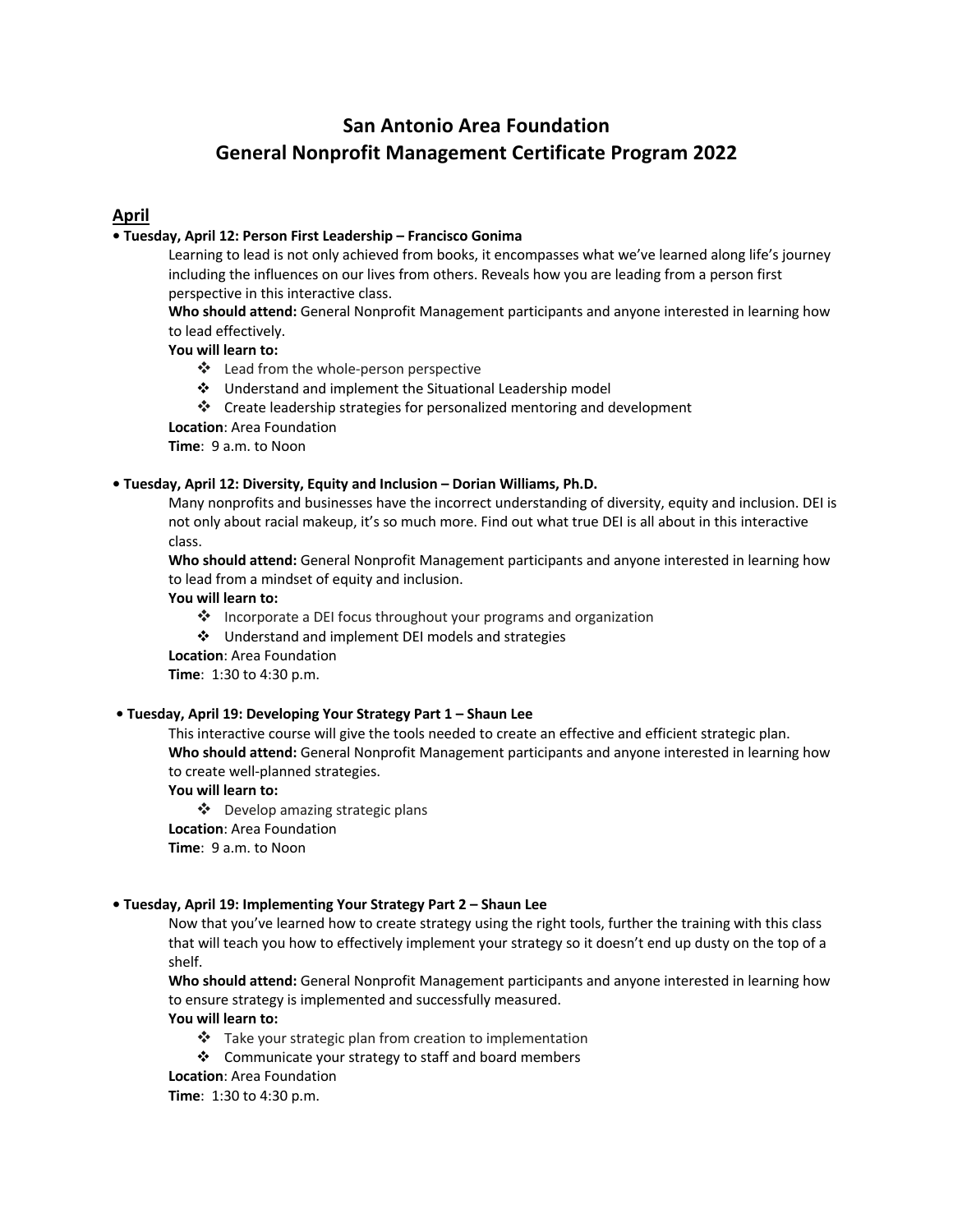#### **• Tuesday, April 26: Internal Controls – Jeanne Frazier**

To protect the integrity of an organization, leaders must have the proper internal controls in place. Find out the policies that are musts to protect the mission, vision and communication of your organization. **Who should attend:** General Nonprofit Management participants and anyone interested in learning about proper policies and procedures to ensure effective internal control.

## **You will learn to:**

- v Develop the tools needed to create proper internal controls
- v Understand the mechanisms, rules and procedures and why these are needed
- $\clubsuit$  Ensure proper policies are in place to ensure integrity, accountability and fraud prevention **Location**: Area Foundation

**Time**: 9 a.m. to Noon

#### **• Tuesday, April 26: Dealing with Difficult Employees – Teresa Harrison, Ph.D.**

Having a strained relationship with a colleague? Do simple requests turn into a tug of war? This interactive class will teach you to recognize the triggers that will help diffuse tense situations and create harmony instead of friction.

**Who should attend:** General Nonprofit Management participants and anyone interested in learning how to de-escalate tense situations.

# **You will learn to:**

- Recognize your defensive triggers as well as the defensive triggers in others
- $\cdot$  Understand the psychology behind difficult relationships
- v Implement tools to de-escalate instead of inflate

**Location**: Area Foundation

**Time**: 1:30 to 4:30 p.m.

# **May**

#### **• Tuesday, May 3: Recruiting, Managing and Retaining Volunteers – Kathy McCleskey**

Learn how to effectively manage your volunteer staff so that they will keep coming back to serve. **Who should attend:** General Nonprofit Management participants and anyone interested in learning how to effectively lead volunteers.

# **You will learn to:**

- $\cdot$  Implement the key thing to keep your volunteers coming back for more
- ❖ Understand the science behind the heart to volunteer
- ❖ Create an effective volunteer plan

#### **Location**: Area Foundation

**Time**: 9 a.m. to Noon

#### **• Thursday, May 5: Succession Planning – Kathryn Keeton, Ph.D.**

All good leaders have a succession plan to ensure the organization continues operating effectively regardless of the leadership in place. Find out why it is important for you to establish a succession plan and how to develop an effective one.

**Who should attend:** General Nonprofit Management participants and anyone interested in learning how to create and implement a succession plan.

**You will learn to:**

- v Create a plan
- $\div$  Set a course for plan implementation

**Location**: Area Foundation

**Time**: 1:30 to 4:30 p.m.